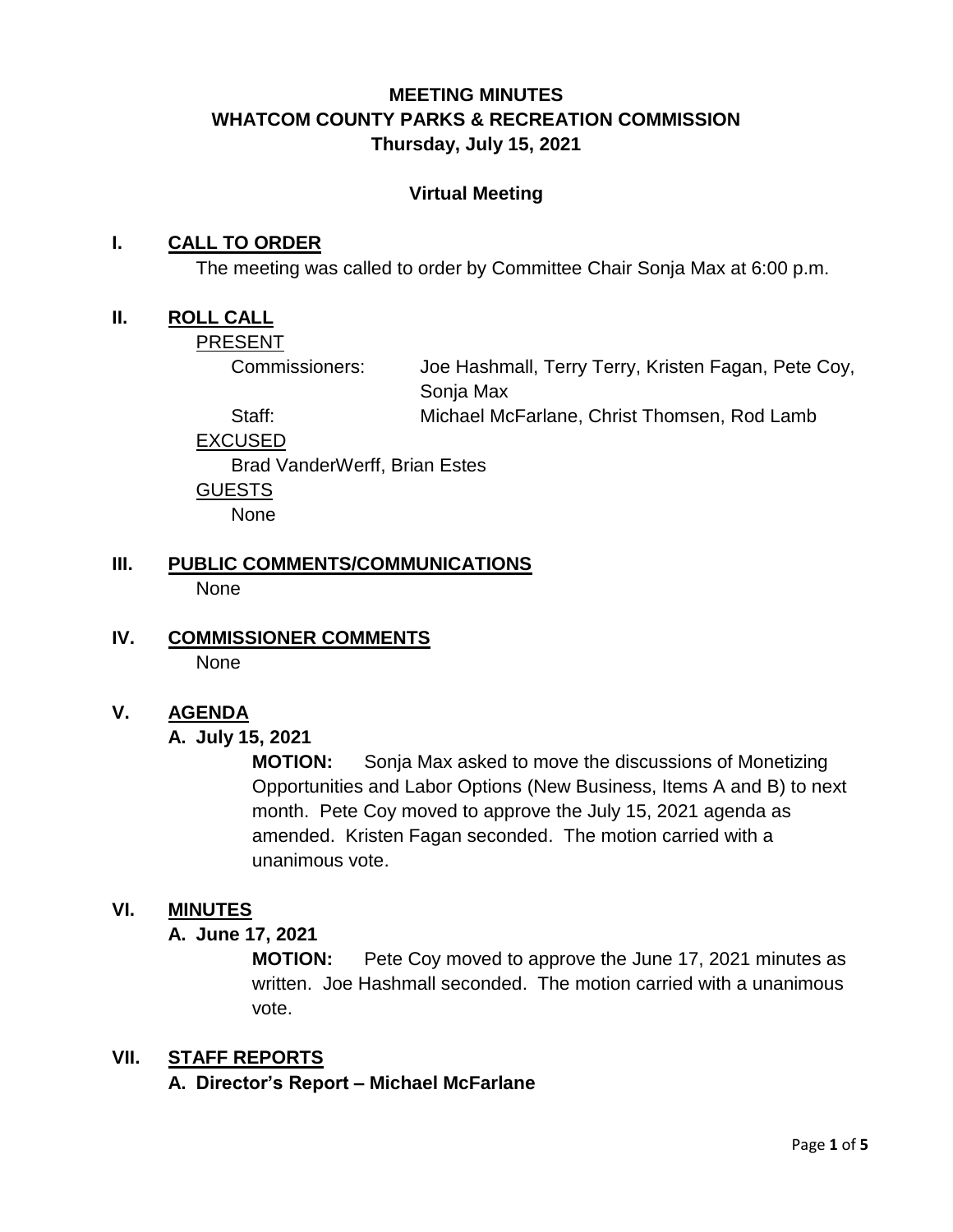- **i. Squires Lake Park –** The council approved funding for the acquisition of the 5.9-acre property abutting Squires Lake Park. The County Executive has the purchase and sale agreement and Mike will order the Phase I Environmental Site Assessment once the purchase order is issued. The acquisition should close in August.
- **ii. Maple Creek Shower and Restroom Facility –** The budget supplemental submitted to the council for additional funding for the Maple Creek Shower and Restroom Facility was approved.
- **iii. Lake Whatcom Forest Management Plan –** The Lake Whatcom Forest Management Plan request for proposal (RFP) has been submitted to Finance and should be advertised in August.
- **iv. Blue Canyon Encroachment –** Whatcom County legal staff are continuing to work on the encroachment of two property owners on park property located on Blue Canyon Road. One property owner is planning to request the installment of a septic system on park property. If received, the proposal will need to be reviewed by county legal staff, the county council, the county executive, and the county's property management committee.
- **v. East Whatcom Regional Resource Center –** The Opportunity Council received a grant from Puget Sound Energy to install an electric vehicle charging station for their electric bus. When not in use, the charging station will be available for the public to use.

# **B. Planning & Development Report – Rod Lamb**

- **i. Red Mountain Shower and Restroom Facility –** Tiger Construction met the conditions for substantial completion and the Red Mountain Restroom and Shower Facility opened to the public June 16<sup>th</sup>. The contractor is still working on getting the correct coin operated units for the showers and waiting on the delivery of the baby changing stations. Since the last commission meeting, it was discovered that one of the shower stalls was broken into. Park staff was able to determine the most likely point of entry was the lock. Staff took a video of how they were able to open the lock. The video was forwarded to the contractor, who forwarded it to the supplier, who then forwarded it to the manufacturer. Temporary locks will be installed until the deficient locks can be replaced.
- **ii. Maple Creek Campground Shower and Restroom Facility –** Tiger Construction was the only bidder for the Maple Creek Campground Shower and Restroom Facility. The bid was higher than available funding and Rod submitted a budget supplemental to the council for consideration. The council approved the additional funding and Tiger Construction will mobilize onsite August 2<sup>nd</sup>.
- **iii. Birch Bay Beach Park –** The substantial shoreline exemption permit was approved for the Birch Bay Beach Park. Rod is still waiting for additional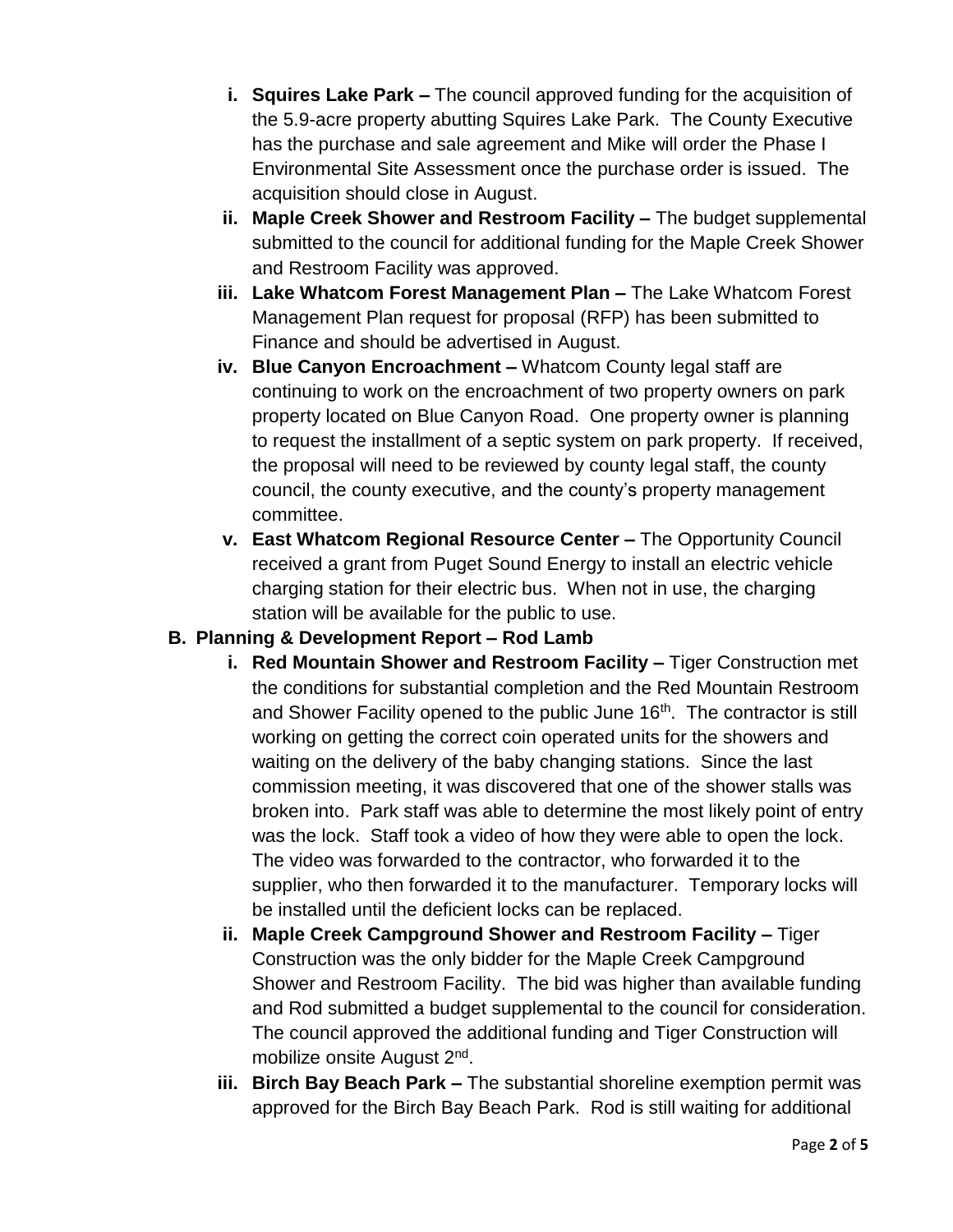permit approval from the county and state. A magnetometer survey was completed July  $1<sup>st</sup>$  and Rod received the results July  $13<sup>th</sup>$ . The survey shows the location of septic tanks, utility lines, and water lines on the property that will need to be excavated and filled in.

**iv. Lake Whatcom Trailhead Improvements –** WC Parks finalized the scope and fee negotiation with MacLeod Reckord LLC, the design team selected for the preliminary design and engineering services for trailhead improvements at Lake Whatcom Park. The improvements include expanded parking capacity, new flush restroom facilities (septic and well), a picnic shelter, security lighting, signage, pedestrian and circulation improvements, and site furnishings.

### **C. Operations Report – Christ Thomsen**

- **i. Staffing –** The Maintenance Worker II position for the Bellingham Senior Activity Center was filled by a seasonal employee and as a result, there is one vacant seasonal position. Authorization was received to fill a position that had been frozen since September 2020 because of the fiscal impacts of the pandemic. That position is for a full-time Park Ranger and was posted for internal recruitment yesterday.
- **ii. Operations –** Yesterday was the first all staff meeting for WC Parks staff in over a year and a half. Mike brought the staff up to speed on various topics. Christ reflected on the last year and a half and the challenges staff have had to overcome. Priorities for the remainder of the year include keeping bathrooms, garbage, and grounds clean and maintained, preventative maintenance and repairs, reducing work backlog, and supporting capital projects.
- **iii. Plantation Rifle Range –** A pre-construction meeting was held with Tiger Construction for the Plantation Rifle Range HVAC/Roof replacement project. There are a number of challenges associated with this project due to the impacts of the pandemic. Christ hopes to present a schedule of work at the next commission meeting.
- **iv. Lake Whatcom Trail Development –** The bid for construction of the EH1 Trail that connects the upper end of the Chanterelle Trail to the Hertz Trail came in over budget. Fortunately, the way it was bid allows for some flexibility to change things, which the contractor is open to. Construction of the trail will take place over the course of the next two years.
- **v. Nugent's Corner –** The Whatcom Humane Society is vacating the building located at Nugent's Corner. Once vacated, the building will be razed and the area will be restored as open space.

#### **VIII. UNFINISHED BUSINESS**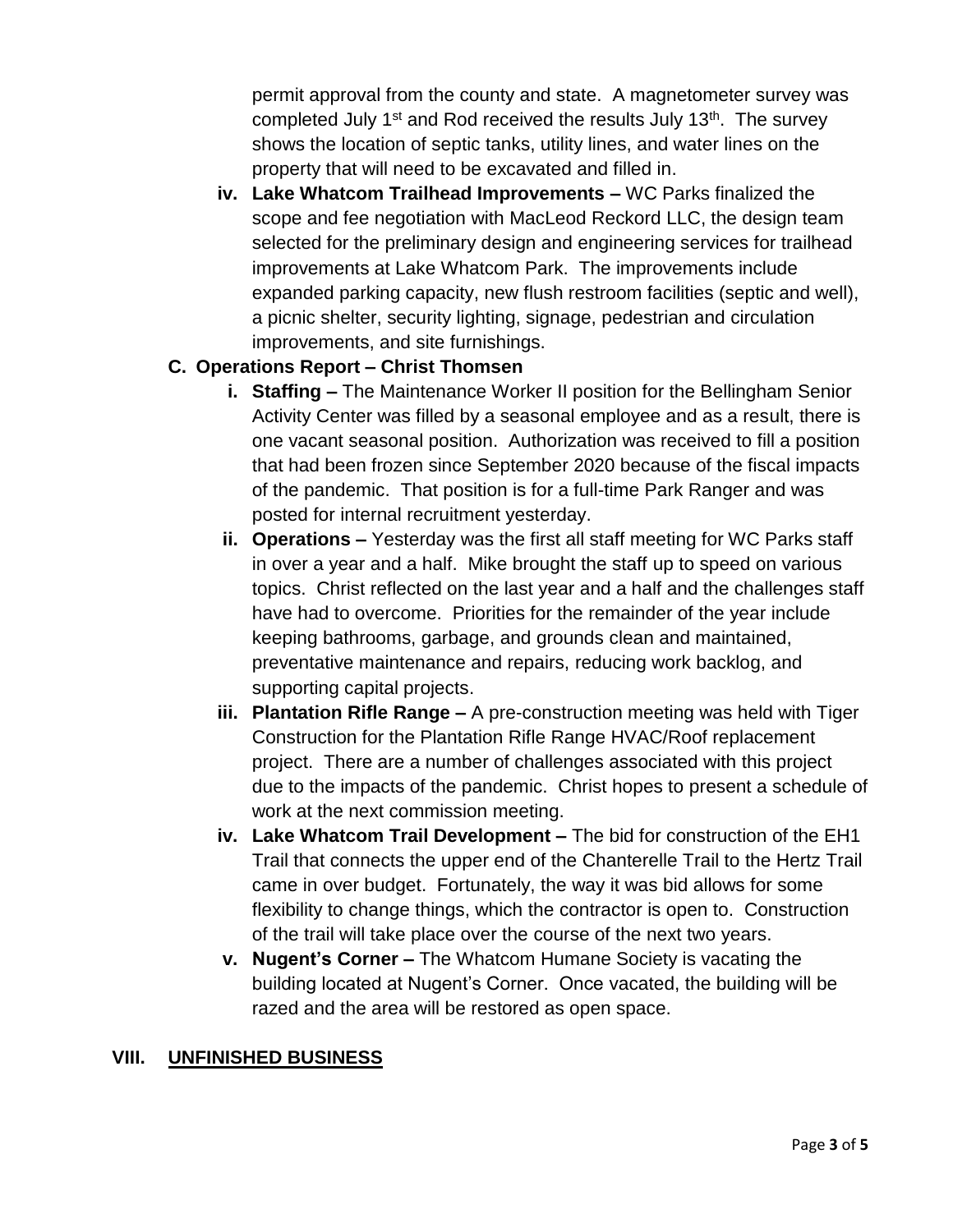**A. 2022 Comprehensive Parks, Recreation & Open Space Plan – Capital Projects List 6-20 Year –** Rod asked if the commission had any questions or comments on the Capital Projects List. There were no questions or comments.

**MOTION:** Joe Hashmall moved to approve the Capital Projects List as written. Kristen Fagan seconded. The motion carried with a unanimous vote.

- **B. COVID-19 Reopening Updates –** Shower facilities, indoor facilities, and the campground at Lighthouse Marine Park all opened, bringing WC Parks to fully open. The Governor's Office did not lift the open meeting restrictions June 30<sup>th</sup>. As a result, the parks commission will not be able to meet in person because of the required virtual component.
- **C. Visitation 2021 –** Mike presented 2021 Trail and Park Visitation through May 2021. Staff is working to get park attendance posted to the website on a monthly basis.
- **D. 2019 Hovander Park Shelter Use –** Mike presented the Hovander Park Shelter Use for 2017, 2018, and 2019 and associated revenue. Christ pointed out that the Water Tower Picnic Area and the Group Picnic Shelter are covered areas and that the Blue and Red Picnic Areas are not.
- **E. PR Draft Climate Action Plan Review –** Mike provided a press release from the Whatcom County Climate Impact Advisory Committee with a link to their draft Climate Action Plan. The release is being shared advisory committees and comments are due July 30<sup>th</sup>.
- **F. Bellingham Herald Grant Article –** Mike shared the Bellingham Herald's article regarding grants bringing changes to Whatcom County parks and recreation areas. Mike clarified that the grants are funded by different programs and were awarded to numerous agencies.

# **IX. NEW BUSINESS**

- **A. Monetizing Opportunities –** moved to July 15, 2021 agenda
- **B. Labor Options –** moved to July 15, 2021 agenda
- **C. Unauthorized Trail Building –** Unauthorized trail building is a statewide problem for land managers, private property owners, and timber companies. WC Parks saw an increase in unauthorized trail building at the beginning of the pandemic. Trails ranged from small trails in Jensen Family Forest Park built by neighborhood kids to extensive, elicit trails in Lake Whatcom Park, Lookout Mountain Forest Preserve, and Chuckanut Mountain Park built by more skilled riders. These unauthorized trails damage resources, do not meet county standards, and are a liability for the county. WC Parks staff monitor for illegal trails and document the trails with an incident report. Cameras or signs are then installed to help identify or deter the people involved. If a person can be identified, staff will attempt to make contact and educate. If necessary, enforcement action is taken and the trails are obliterated. WC Parks is fortunate